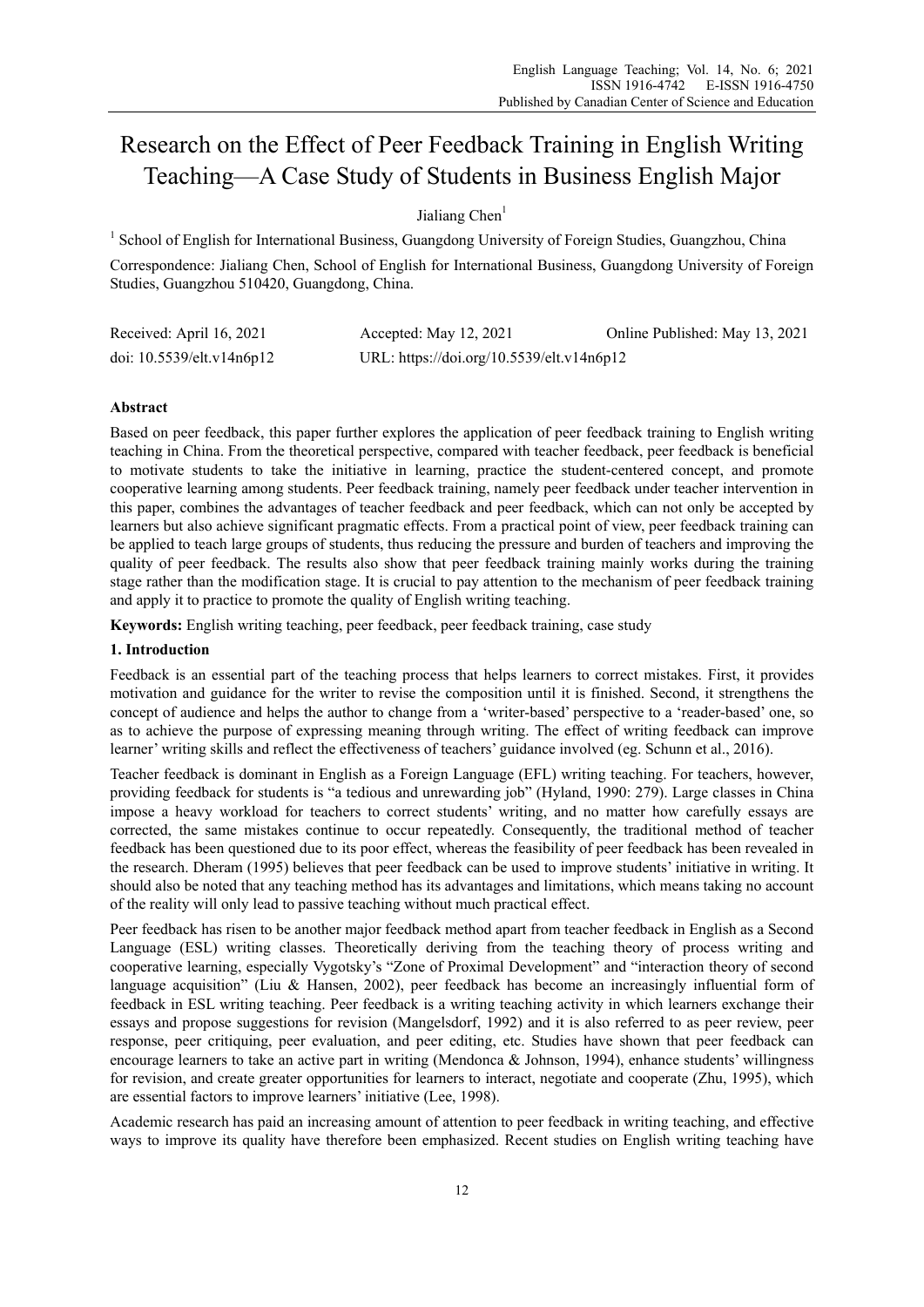focused on peer feedback training, aiming to improve the quality of peer feedback dynamically and flexibly (e.g., Loretto et al., 2016; Min, 2016). This paper mainly refers to the research of peer feedback in writing teaching and explores the effect of peer feedback training in college English writing teaching after analyzing and discussing its effectiveness. Since little research has touched on peer feedback training as feedback under teacher intervention, the present study will try to explore the effect of peer feedback under teacher intervention on students' writing. Before the experiment, the author gives the following two hypotheses based on literature and previous studies: a) peer feedback under teacher intervention (i.e. peer feedback training) has a better effect than ordinary peer feedback; b) the effectiveness of peer feedback under teacher intervention is mainly reflected in the modification stage.

## **2. Literature Review**

#### *2.1 Teacher Feedback & Peer Feedback*

## 2.1.1 Background of Peer Feedback

As a writing teaching method, peer feedback refers to the teaching activity where students provide feedback for each other in a written or oral form through cooperation in the teaching process, so as to improve the quality of writing (Liu & Hansen, 2002: 1). Peer feedback is used in writing teaching, which aims to improve and develop students' writing ability through their interaction and influence. This method is widely used in both ESL and EFL writing teaching. Research shows that peer feedback in writing teaching has gradually emerged and developed after the 1980s (cf. Brannon & Knoblauch, 1982; Sommers, 1982; Zamel, 1985). Two critical points account for the occurrence of peer feedback.

First, peer feedback is accompanied by the change from the teacher-centered to the student-centered concept of language learning. In traditional English writing teaching, teachers generally adopt the behavior-based teaching method, that is, rote learning with teachers in the dominant position, but students do not gain enough training in their communicative ability. The development of teaching theories triggers a shift of focus from writing results to the writing process in contemporary writing teaching. In the early 1970s, process-oriented writing teaching came into being (Chaudron, 1987: 673), which emphasizes the importance of students' participation and gives full play to the role of students in all aspects of writing, such as the collection of information, the formulation of writing plans, and the completion of writing (Graves, 1978: 15). The writing process is therefore seen as the focus of teaching, allowing students to learn to write dynamically (Keh, 1990: 294). In this process, peer feedback is regarded as a vital part (Zamel, 1985: 80), as through peer feedback students can obtain comments and suggestions from different channels to modify the writing, and at the same time enhance their reader awareness, so that students can be involved in writing activities more effectively and efficiently.

Second, under the guidance of the student-centered concept, peer feedback is the solution to the dichotomy between quality feedback and heavy workload, thus making up for the limitation of teacher feedback. In the traditional teacher-centered classroom, teacher feedback occupies an absolute authority in the writing process, and students can only passively accept it and modify the writing accordingly (Mendonca & Johnson, 1994: 762). Admittedly, in the teaching of ESL or EFL writing, especially in many Asian countries, school education is mostly oriented to achievement. In other words, as the most widely used feedback method, teacher feedback is universally recognized by students and its authority is conducive to improving students' writing (cf. Ferris, 1995: 50; Ferris, 1997: 318; Yang et al., 2006: 199). However, from the perspective of student-centered teaching, there are obvious limitations in teacher feedback. One is in the cause of workload and lack of teaching resources. Due to a large number of students and a heavy burden on teachers, teachers often fail to evaluate each student carefully and detailedly. Some teachers even give rigid and unclear feedback, accounting for passive learning outcomes. As a result, a lot of time and energy were spent, but little was achieved (cf. Zamel, 1985: 79; Raimes, 1987: 440; Hyland, 1998: 280; Zhao, 2010:15). Second, the intervention of teachers makes students think little of the writing process, especially the drafting and revising process as they may rely too much on teachers. Also, the absolute authority of teachers will diminish students' confidence in using the language (Hyland, 2000: 34).

#### 2.1.2 Students' Attitude to Feedback

There are conflicting views in the research on teacher feedback. Zamel (1985) believes that teachers' comments are often confusing and arbitrary, and do not convey the importance of revision to students. Truscott (1996) even suggests that in general, feedback on grammatical errors is ineffective. However, Ferris (1997) found that detailed and specific teacher feedback can effectively help students revise their articles, which is more obvious in Kepner's (1991) results that teacher feedback not only promotes the accuracy of expression but also improve student's writing skills.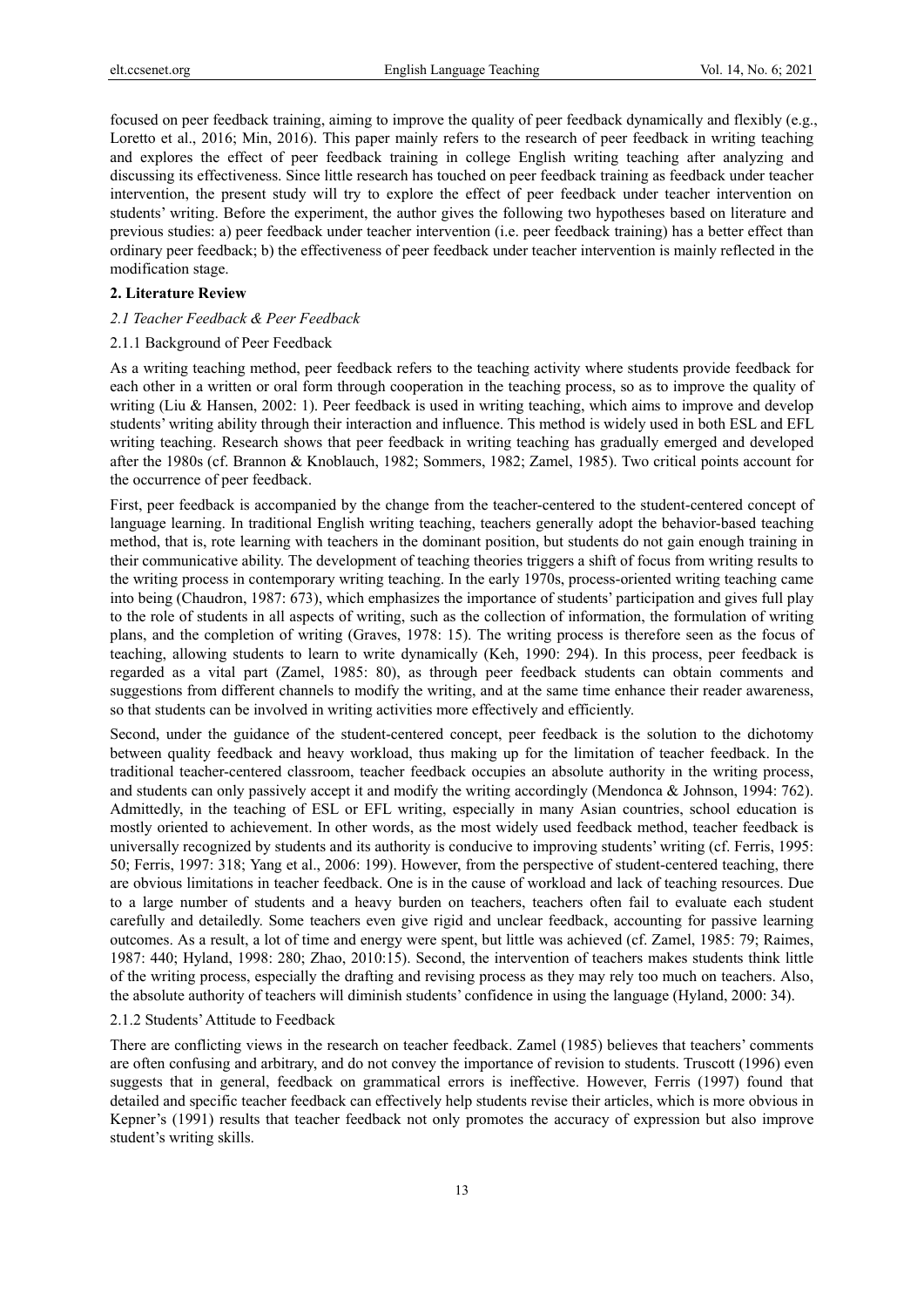Studies on peer feedback have also presented a range of mixed results. Connor & Asenavage (1994) found that only 5% of students' modifications to their writing were caused by peer feedback, but the figure rose to 14% in Paulus's (1999) experiment and as high as 53% in the study of Mendonca & Johnson (1994). The role of peer feedback in improving students' writing ability has been confirmed in many studies. Peer feedback can enhance students' awareness and sense of responsibility in active learning (Jacobs, 1989) and tap on students' potential to modify their writing spontaneously and effectively (Villamil & Guerrero, 1998). Hedgcock & Lefkowitz (1992) found that peer feedback can enable students to pay attention to the rhetorical structure of their own articles and cultivate the ability to modify basic language errors.

Existing studies mostly use questionnaires to gain a further and deeper understanding of students' attitudes towards different feedback methods. Many studies (e.g. Radecki & Swales, 1988; Enginarlar, 1993; Ferris, 1995) show that students are generally in favor of teacher feedback. However, students' attitudes towards peer feedback vary from study to study. Mangelsdorf (1992) found that 55% of respondents are in favor of using peer feedback; meanwhile, in Mendonca & Johnson's (1994) research, students even consider peer feedback to be as important as teacher feedback. However, Nelson & Murphy (1993) found that Chinese and Spanish students preferred teacher feedback, and ESL respondents of Zhang (1995) preferred teacher feedback. The conclusion of Tsui & Ng's (2000) research is that students regard teacher feedback as being more authoritative, but they also acknowledge the value of peer feedback. While there are varied results, an approach has been proposed in between that combines various forms of feedback, especially teacher feedback and peer feedback (eg. Zhang, 1999; Jacobs et al., 1998; Mendonca & Johnson, 1994).

Nelson & Murphy (1993) believe that students' attitude towards peer feedback and its effectiveness depends on environmental factors, that is, the social/academic atmosphere in the classroom. The influence of Chinese teaching environmental factors on peer feedback is particularly noteworthy, for teachers have special authority in Chinese cultural values (Cortazzi & Jin, 1996), which means that students may prefer teacher feedback to peer feedback. To understand whether peer feedback can be applied to the process of writing in an effective way, researchers need to explore how students implement peer feedback, how different their writing ability will be affected after peer feedback, and how they react to peer feedback. Therefore, Zamel (1987) pointed out that the "classroom-based" and "ethnographic" research method should be adopted simultaneously in order to better study the effect of peer feedback in college English writing teaching.

## *2.2 Features of Peer Feedback*

## 2.2.1 Effectiveness of Peer Feedback: A Practical Perspective

Through a large number of empirical studies, researchers have tested the effectiveness of peer feedback in ESL writing teaching. Previous research found that peer feedback plays a positive and effective role in ESL writing (eg. Kroll & Vann, 1981: 464; Topping, 1998; Berg, 1999; Tsui & Ng, 2000; Cho & Schunn, 2003; Saito & Fujita, 2004; Schunn et al., 2016), mainly reflected in the following two aspects.

For one thing, peer feedback has a positive influence on the writing ability of second language learners. Keh (1990) found that learners can gain more knowledge about how to revise their writing and have a clearer understanding of high-quality writing by critically reading their peers' writing. In Berg's (1999) study of 46 English learners, he found that peer feedback makes a positive difference to the diversity of students' feedback types and writing quality. Meanwhile, peer feedback could cultivate students' critical thinking abilities, as illustrated by De Guerrero & Villamil's (2000) observation that both sender and receiver of feedback can benefit from peer feedback.

For another, peer feedback exerts a positive impact on students' cognitive ability. Mendaonca & Johnson (1994) believe that when students participate in peer feedback activities, they will play a more active role in learning to write, and at the same time, they can reconstruct the content of writing according to peer suggestions. In addition, in the process of giving feedback, students can grasp writing skills and use the corresponding techniques to provide feedback for their peers. For instance, Tsui & Ng's (2000) interview of 27 students in a middle school in Hong Kong shows that peer feedback can help students enhance their audience awareness, recognize their strengths and weaknesses in writing more clearly, and promote students' initiative in effective writing.

## 2.2.2 Feasibility of Peer Feedback: A Cognitive Perspective

It is a cognitive problem that needs to be addressed via peer feedback whether there are obstacles from learners in the application of peer feedback in English writing teaching. Previous relevant studies have confirmed the existence of cognitive problems among learners.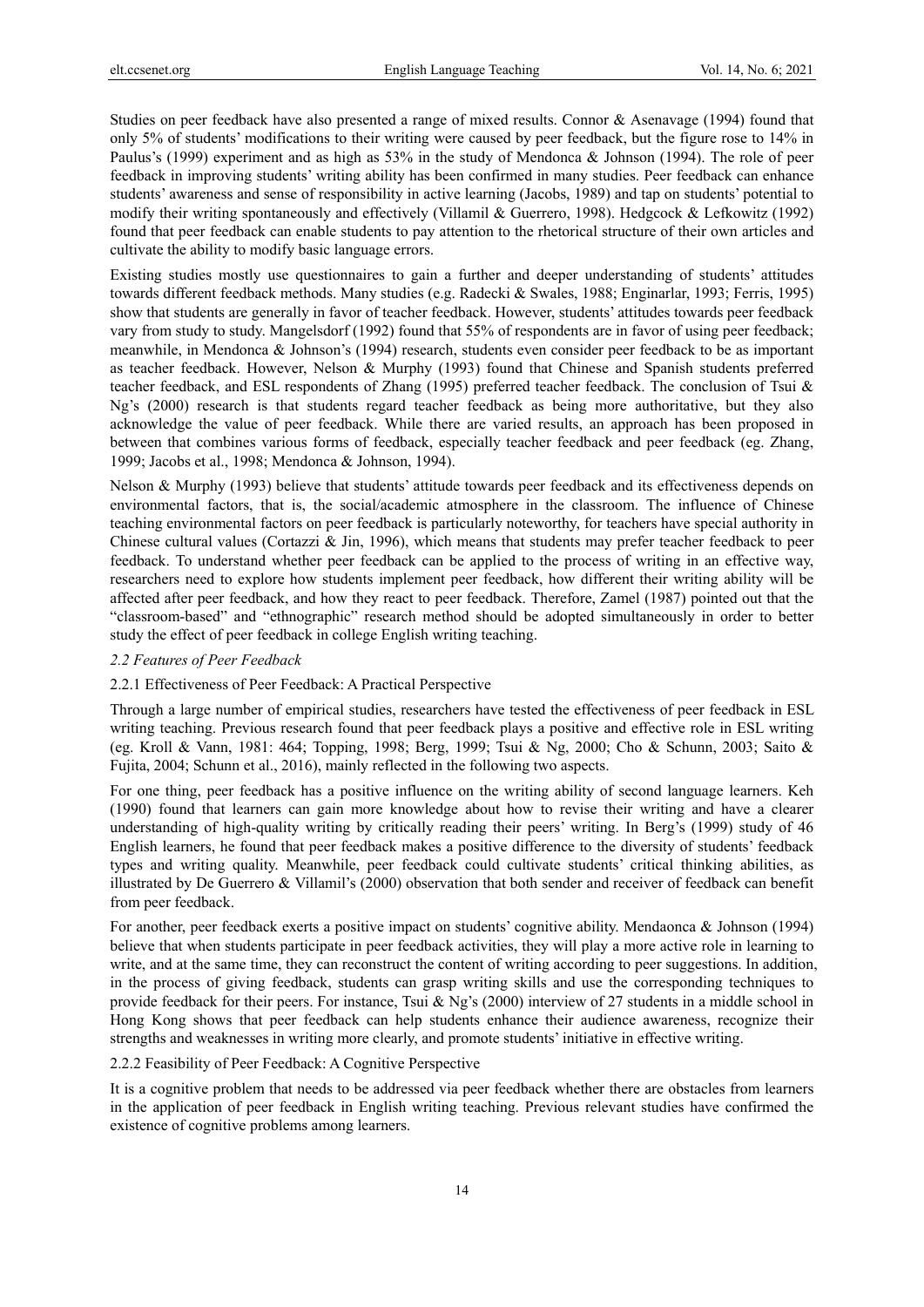Studies have found that some learners consider teacher feedback to be authoritative and irreplaceable, and are subjectively unwilling to accept and use peer feedback (eg. Mendonca & Johnson, 1994: 761; Zhang, 1995: 218; Carson & Nelson, 1996: 13; Tsui & Ng, 2000: 161; Yang et al., 2006: 191), especially in some Asian countries, where learners have long relied on teacher feedback in ESL or EFL writing teaching. Nelson & Carson (1996) discovered that Chinese learners are reluctant to make public comments on their peers' compositions because of their fear of making mistakes and losing faces. Zhang (1995) surveyed 81 ESL learners in the United States and found that 76% of them regard teacher feedback as a better method than peer feedback. The same goes for the interviews of Yang et al. (2006), who found that from the perspective of students, teachers are more experienced, authoritative, and trustworthy. Some studies even found that most learners tend to use teacher feedback for writing modification (Connor & Asenavage, 1994; Zhang, 1995; Tsui & Ng, 2000).

Nevertheless, some studies found that learners lack experience and knowledge in using peer feedback because it is difficult for them to find mistakes and provide effective feedback. Even if mistakes are found, they do not know how to give high-quality feedback; therefore, the recipient of feedback will be suspicious of the ability of the partner and the accuracy of the feedback (cf. Mendonca & Johnson, 1994: 747; Connor & Asenavage, 1994: 270; Paulus, 1999: 267; Tsui & Ng, 2000: 161; Hyland, 2000: 49).

These findings, on the one hand, reflect the cognitive view that learners are more inclined to accept teacher feedback than peer feedback; on the other hand, they also indicate their cognitive attitude towards the effectiveness of peer review. Plus, these findings also reveal teachers' anxiety about the application and effectiveness of peer feedback.

## *2.3 Peer Feedback Training*

In order to overcome the possible cognitive obstacles caused by the application of peer feedback in writing teaching, researchers have carried out targeted research and found an effective method to make up for its shortcomings, i.e. peer feedback training. Studies have shown that peer feedback training can help learners make effective feedback, improve the quality of feedback, and help peers make effective modifications to their own writing (eg. Hedgcock & Lefkowitz, 1992; Stanley, 1992; De Guerrero & Villamil, 1994; Berg, 1999; Min, 2006; Loretto et al., 2016). In addition, learners' attitude towards peer feedback is influenced by their experiences and feelings in the process of peer feedback. When the influence of peer feedback on language development is perceived to be effective, learners will show a positive attitude towards peer feedback (Mendonca & Johnson, 1994; Yang et al., 2006). Although there are some obstacles in the application of peer feedback, it has certain advantages over teacher feedback, which can reduce the workload of teachers, and better reflect the concept of student-centered cooperative learning. Therefore, peer feedback training has attracted attention and has begun to be used in ESL or EFL writing. In-depth research has been carried out on how to conduct peer feedback training, and a series of approaches and methods of peer feedback have been proposed so far (cf. Stanley, 1992; Berg, 1999; Min, 2006), which means research on peer feedback training and its application is of great significance.

In recent years, the methods of peer feedback training have been further developed. Lam (2010) divides the training into three stages: modeling, exploring, and consciousness-raising. In the modeling stage, teachers emphasize the modeling process of language and the expression of meaning in writing. In the exploring stage, learners apply what they have learned to revise the writing of others. In the consciousness-raising stage, learners are instructed to analyze the peer feedback they are given. Min (2006) made a more detailed study on the training method of peer feedback and found that the method of combining mastery classroom demonstration, i.e. showing learners the correct evaluation process and method, with teacher feedback to provide explanations has the most obvious effect on improving learners' peer feedback skills. More importantly, it has also been revealed that the application of peer feedback has a significant effect on ESL or EFL learners after training or mentoring during the writing process (cf. Paulus, 1999; Berg, 1999; Rahimi, 2013). In addition to improving the quality of feedback, training can promote the development of learners' writing skills, the establishment of their confidence in writing and giving feedback, and the use of meta-cognitive strategies (Min, 2005). Meanwhile, the writing purpose and reflection after peer feedback contribute to the quality of feedback (Zhang et al., 2017) as well. Learners can provide feedback for their peers cooperatively, read their writing from writers' angle, and make relevant evaluations. Meanwhile, learners are more willing to spend time and energy understanding the intentions of writers and help writers solve problems through cooperation (Min, 2008). The present study focuses on peer feedback training, with specific attention to peer feedback under teacher intervention, to explore and investigate its role in writing teaching.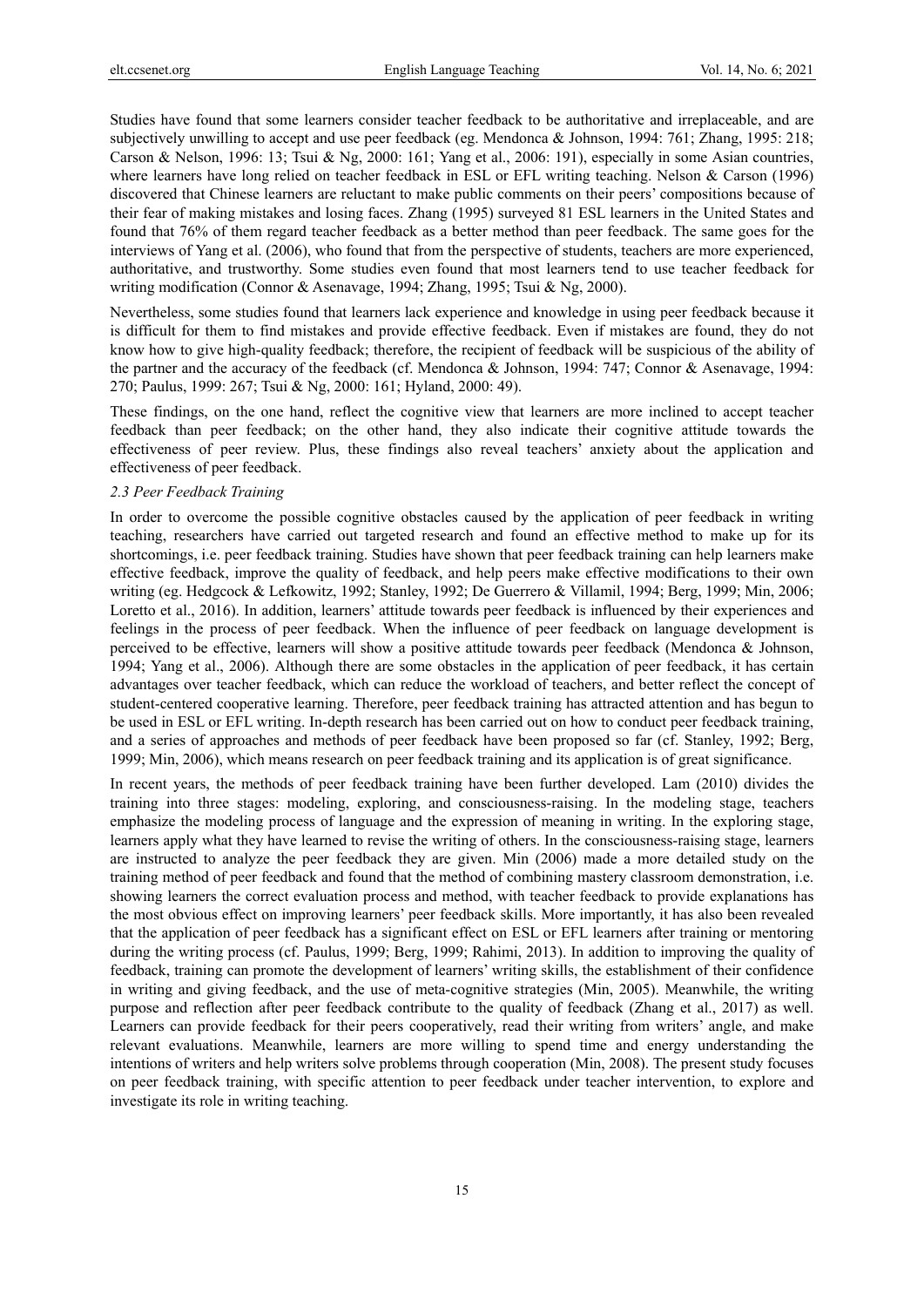## **3. Methodology**

## *3.1 Participants*

Participants of this experiment are 90 freshmen in Business English major from a university in Southern China. They are randomly divided into three groups according to three different feedback methods, with 30 students in each group. Before this experiment, 90 students had received four basic writing training sessions. The average scores of the English university entrance examination of the three groups are 115.016, 115.029, and 114.985 respectively, which shows no significant difference in their English proficiency. At the very beginning, 90 students took an IELTS mock test (reading and writing), with an average score of 6.14, 6.22, and 6.12 respectively. As the test results show no conspicuous difference, it can be preliminarily confirmed that participants' English level and writing ability can be regarded as the same.

## *3.2 Research Design*

The basic operating procedures of different groups of students are shown in Figure 1. To improve the operability of the experiment, the ordinary peer feedback group and the group under teacher intervention are further divided into 3 sub-groups respectively, to enable them to give and receive peer feedback.



Figure 1. Research procedures of three feedback groups

Students in three groups are assigned the same writing task and complete the first draft of the writing task independently within a limited time in class. In the correcting stage, the teacher feedback group receives traditional teacher feedback; that is, the teacher corrects the article in a conventional manner and provides remarks in front of students. Then, students complete the second draft according to the teacher's comments and revising suggestions. The ordinary peer feedback group is divided into small groups respectively to share each article with different members, apply the evaluation standards (namely text content, text structure, language accuracy, and language proficiency), and give written or oral feedback. Through face-to-face communication, students make adjustments to their own writing according to the opinion of other members to form a writing idea, which is followed by the second draft. In the same way as the ordinary peer feedback group, students in the group under teacher intervention apply what they have learned in their notes. Under the guidance of systematic training and group discussion in advance from the teacher, students will review and revise their peers' writing. In the process of feedback, the teacher will make appropriate interventions accordingly, enabling the group members to complete the second draft. Finally, the three feedback groups submit the second draft together with the first draft to the teachers for review within a limited time.

Based on Lam's (2010) three stages of peer feedback training (modeling, exploring, and consciousness-awareness), this experiment will observe and compare students' different performances regarding the training process. During the experiment, in addition to feedback quality, the researcher conducts further interviews to evaluate the effects of peer feedback training on students. In the process of evaluation, teachers guide students to put forward feedback opinions for their peers as feedback givers and receivers from the cooperative perspective.

The experiment lasts for two months, and each student has completed two articles modified by one of the three feedback methods. As students need to be familiar with the feedback process, in the first round of writing activities, the teacher demonstrates how to provide feedback for the students with the peer feedback group and the intervention group and provide appropriate guidance for revision and communication so that students can be familiar with the experimental process of feedback. Therefore, this experiment selects the second article as the experimental case.

## *3.3 Data Collection and Analysis*

In the experiment, SPSS is used for a comparative analysis of relevant data, and the feedback process is truly recorded and further analyzed through classroom observation and audio recording.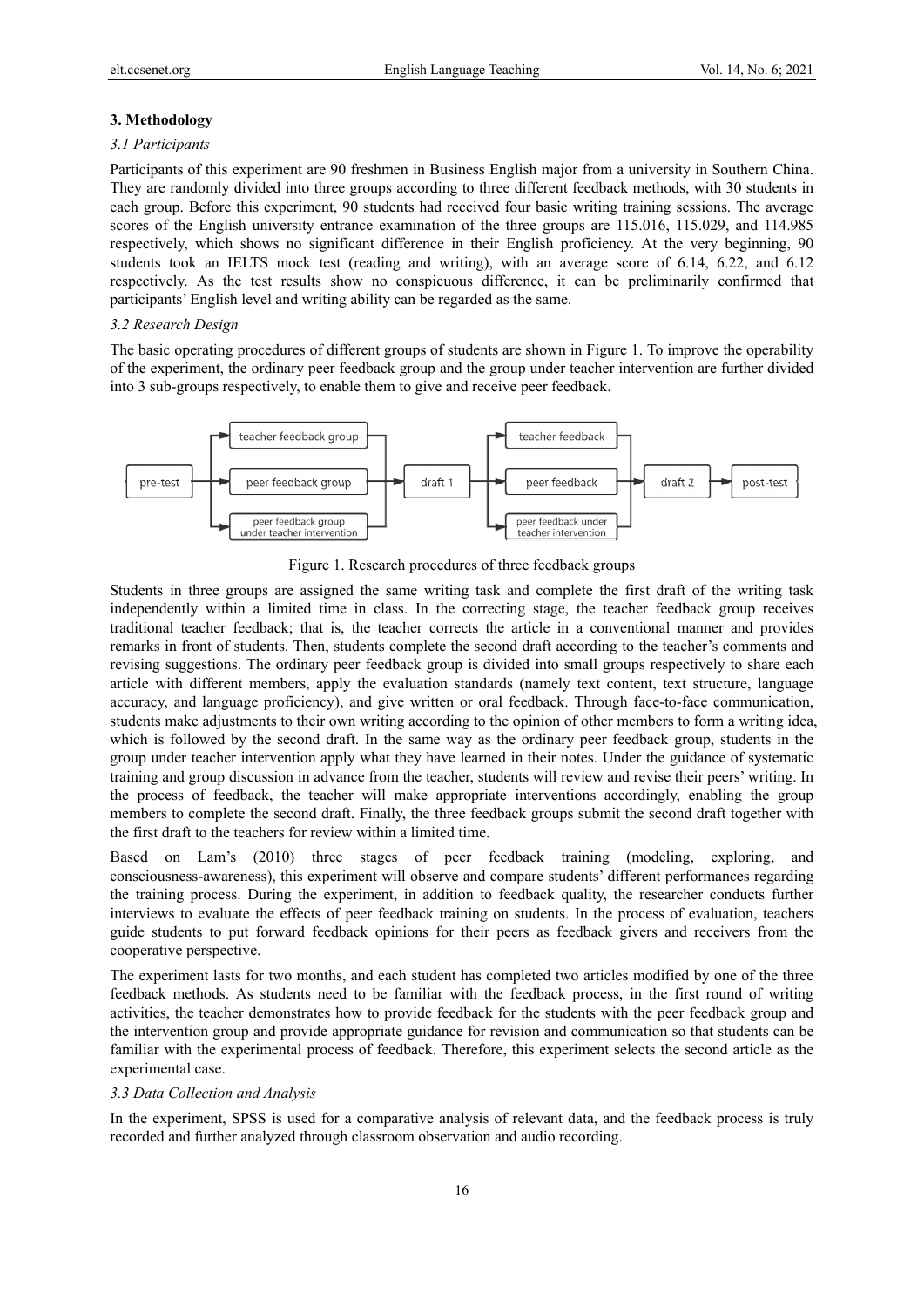## 3.3.1 Observation and Recording

The second feedback experiment is specially arranged with the assistance of recording equipment, so as to obtain the feedback information of the whole feedback process in different feedback groups. Then, the audio file containing the feedback information is converted into text for analysis. Finally, errors in the text are categorized in a list, including text content, text structure, language accuracy, language proficiency, and others. Due to the poor quality of some recordings, researchers further pick 53 recordings from the 6 feedback groups that are successfully converted from audios into valid texts, with 25 of them receiving peer feedback, and 28 of them receiving peer feedback under teacher intervention. For a better comparison, 25 texts of peer feedback and peer feedback under teacher intervention respectively are finally selected.

#### 3.3.2 Questionnaires and Interviews

Questionnaires and interviews provide references for further data analysis. It is critical to determine the theoretical basis or source of some opinions in the revised draft as well as to understand the reasons why writers hold different attitudes towards different feedback opinions. The questionnaire mainly involves two aspects. One is how helpful students consider teacher feedback, peer feedback, and peer feedback under teacher intervention, and the other is which type of feedback method they prefer. In order to obtain the real opinions and attitudes on three feedback methods, this study conducts a face-to-face interview with each student with the questionnaire after the experiment. A total of 90 valid questionnaires and 90 valid texts extracted by recording conversion are collected, and 68 substantive feedback opinions are screened out for further evaluation.

## 3.3.3 Further Interviews on Pre-Test and Post-Test

Before and after the grouping experiment, a short writing test is set respectively, and students are then randomly selected for further interviews. The evaluation methods of the two tests follow the scoring requirements of the writing part of IELTS, including an overall evaluation and four specific evaluations. The overall evaluation is the teacher's overall impression of the article. Specific evaluations include text content, text structure, language accuracy, and language proficiency. The four teachers who grade the composition all have relevant experience in grading college English papers, and the score is the average from the four teachers. After the evaluation, further targeted interviews are conducted with students according to the results of pre-test and post-test.

## **4. Findings and Discussions**

#### *4.1 Results of Composition Modifications*

Based on the comparison of 50 groups of text materials converted from audio files with the results of pre-test and post-test, we classify and comparatively analyze the feedback content of each writing task of each student in the peer feedback group and the intervention group, with specific results shown in Table 1.

| Feedback contents    | Peer feedback group |            | Peer feedback group under teacher intervention |            |  |  |
|----------------------|---------------------|------------|------------------------------------------------|------------|--|--|
|                      | Frequency           | Percentage | Frequency                                      | Percentage |  |  |
| Text content         | 62                  | 16.31%     | 54                                             | 15.26%     |  |  |
| Text structure       | 36                  | 9.47%      | 62                                             | 17.51%     |  |  |
| Language accuracy    | 89                  | 24.72%     | 75                                             | 21.19%     |  |  |
| Language proficiency | 174                 | 48.33%     | 155                                            | 43.79%     |  |  |
| Others               | 19                  | $5.00\%$   | 8                                              | 2.25%      |  |  |
| Total                | 380                 |            | 354                                            |            |  |  |

| Table 1. Results of feedback: types, frequency, and percentage |  |  |  |  |
|----------------------------------------------------------------|--|--|--|--|
|----------------------------------------------------------------|--|--|--|--|

As can be seen from Table 1, the number of feedback opinions in the peer feedback group is more than that in the intervention group, and the distribution of specific feedback categories in the two groups is quite different. The peer feedback group focuses more on language accuracy, that is, grammar, spelling, and punctuation, etc., while the frequencies of the text structure and the text content are relatively low. The distribution of the intervention group is relatively directional, especially in terms of text structure and text content, obviously more than that of the peer feedback group. First of all, regarding the text structure, both groups put forward suggestions on the transition and cohesion of their peers' articles, and the intervention group also gives advice on on the overall layout and the coherence of the article. Besides, with regard to the text content, the intervention group provides more suggestions concerning the topics of their articles that deviate from what is anticipated, but feedback about the width and depth of the text content tends to be the same, while ideas of their articles from the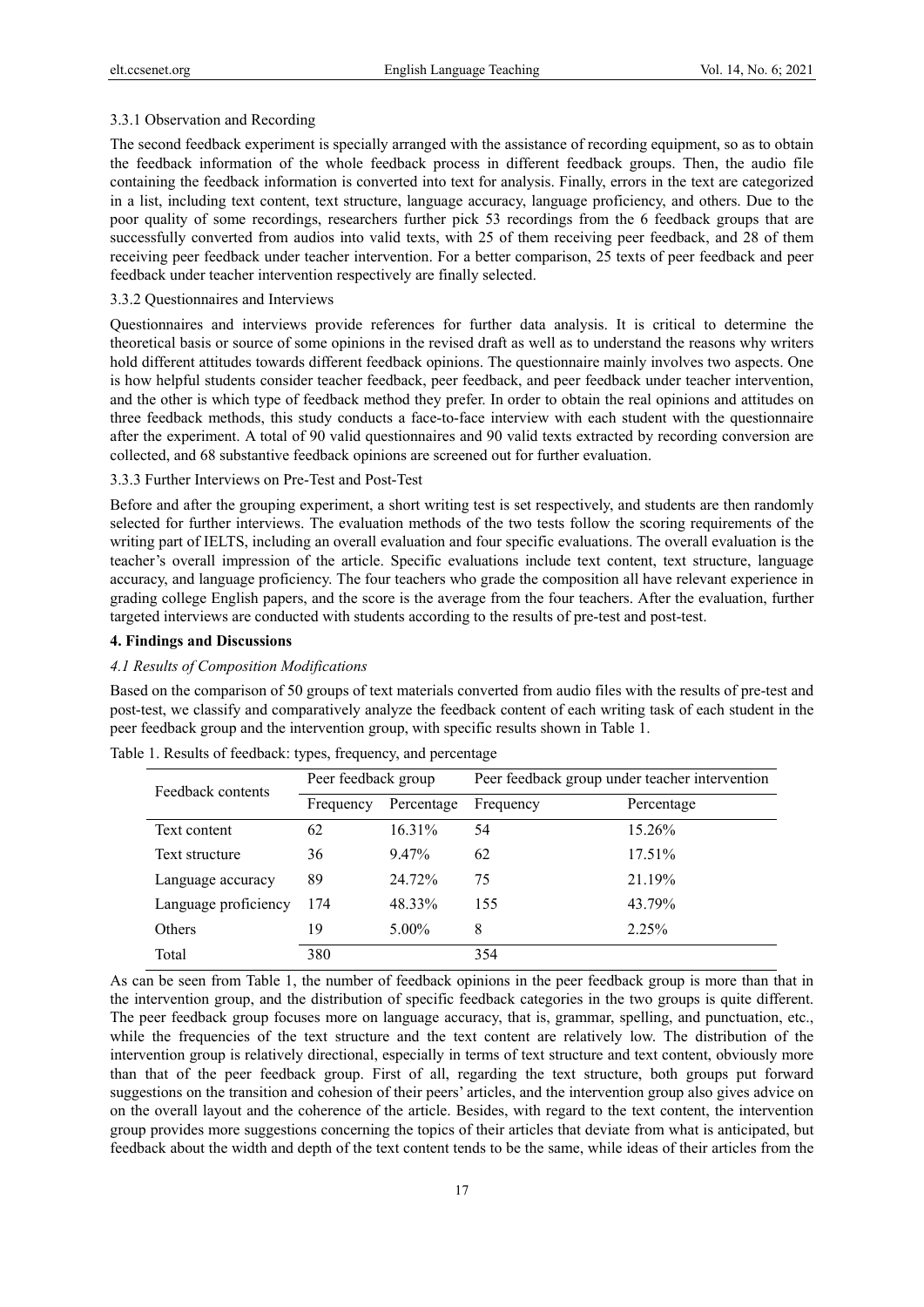peer feedback group present greater diversification. In addition, in terms of language accuracy (grammar, spelling, and punctuation), a total of 21 grammatical errors are highlighted in the feedback, with tense and spelling errors being the top two. Last but not least, there is no conspicuous difference in the language proficiency between these two groups, mainly focusing on the wrong collocation and choice of words.

Repeatedly listening to the recorded audio of feedback as well as analyzing text information leads to the finding that ideas of the peer feedback group are mainly affected by factors such as students' language ability, personal experience, and those in the intervention group are more or less limited due to the teacher's intervention, which triggers the convergence of opinions and reduces their creativity. The implementation process of peer feedback is a face-to-face communication one, in which students mainly use their own professional knowledge and language skills to brainstorm and come up with suitable feedback after discussion. It is also found that their feedback is limited by time, place, and their own understanding, so it is impossible for them to propose many modifications and extensions to the text structure and content as they are not confident of their understanding. Therefore, the peer feedback group usually carries out detailed and in-depth discussions on the vocabulary and grammar of the article, while feedback concerning the structure and content is not adequate. When students give peer feedback, their suggestions on the text structure and content are far less than those on grammar and vocabulary.

In the intervention group, due to regular communication with teachers for guidance, group members do not always focus merely on grammar and spelling mistakes but dare to offer feedback on the text structure as well as the topic, and the coherence with a further discussion and modification. In addition to language accuracy, particular attention is also paid to the text structure and language proficiency. However, due to the teacher's intervention, students rarely speak out freely in terms of the text content; instead, they tend to follow what the teacher has guided them to do. Therefore, the intervention group provides fewer suggestions on the text content, and students are less innovative than those in the peer feedback group. In the interview, several students said that in the group discussion, group members generally further their feedback around the suggestions given by teachers, which is similar to what usually occurs in the teacher feedback group where students tend to rely on the teacher, thus reducing their initiative in learning and revising as well. The main reason is that students generally believe that teacher feedback is more authoritative and comprehensive, so there is no need to waste time and energy modifying their articles. To a large extent, this over-reliance on teacher feedback reduces students' enthusiasm for independent learning. Compared with teacher feedback, peer feedback can skillfully reduce the occurrence of this situation, which proves that the combination of teacher feedback and peer feedback is effective (cf. Zhang, 1999; Jacobs et al., 1998). Peer feedback under teacher intervention can cultivate students' habits of spontaneous revision and autonomous learning, which can make up for the deficiency of teacher feedback in this aspect.

#### *4.2 Questionnaire and Interview Results*

#### 4.2.1 The Role of Feedback

The questionnaire in this study includes five parts with certain questions. The first part is to answer 10 'yes' or 'no' questions in order to understand the students' overall evaluation of the three feedback methods. The other four parts mainly relate to specific evaluations of the feedback, including their acceptability of the methods, their writing anxiety, their interest in writing, and their writing levels, in the form of the 5 Likert scales ('5' for 'totally agree'; '1' for 'totally disagree'), in order to understand the way students view these three kinds of feedback methods. The specific results of the questionnaire are shown in Table 2.

| Feedback           |      |      | Teacher feedback Peer feedback Peer feedback under teacher intervention |
|--------------------|------|------|-------------------------------------------------------------------------|
| Acceptability 3.82 |      | 3.16 | 3.52                                                                    |
| Anxiety            | 1.96 | 3.41 | 2.88                                                                    |
| Interest           | 2.76 | 3.54 | 3.58                                                                    |
| Ability            | 3.16 | 3.18 | 3.31                                                                    |

Table 2. Students' evaluation of three feedback methods to improve their English writing ability

From Table 2, students in the experiment hold a positive attitude towards the three feedback methods. Students in the teacher feedback group have the highest overall acceptance, as high as 3.82. Through the interview, it can be interpreted that students are used to teacher feedback, and teacher feedback, as far as they are concerned, is more professional and credible than peer feedback, which also reflects that the teacher's guidance on student writing always occupies a significant role in the learning process. However, in terms of easing writing anxiety, the effect of teacher feedback (only 1.96) is significantly weaker than that of the other two feedback methods,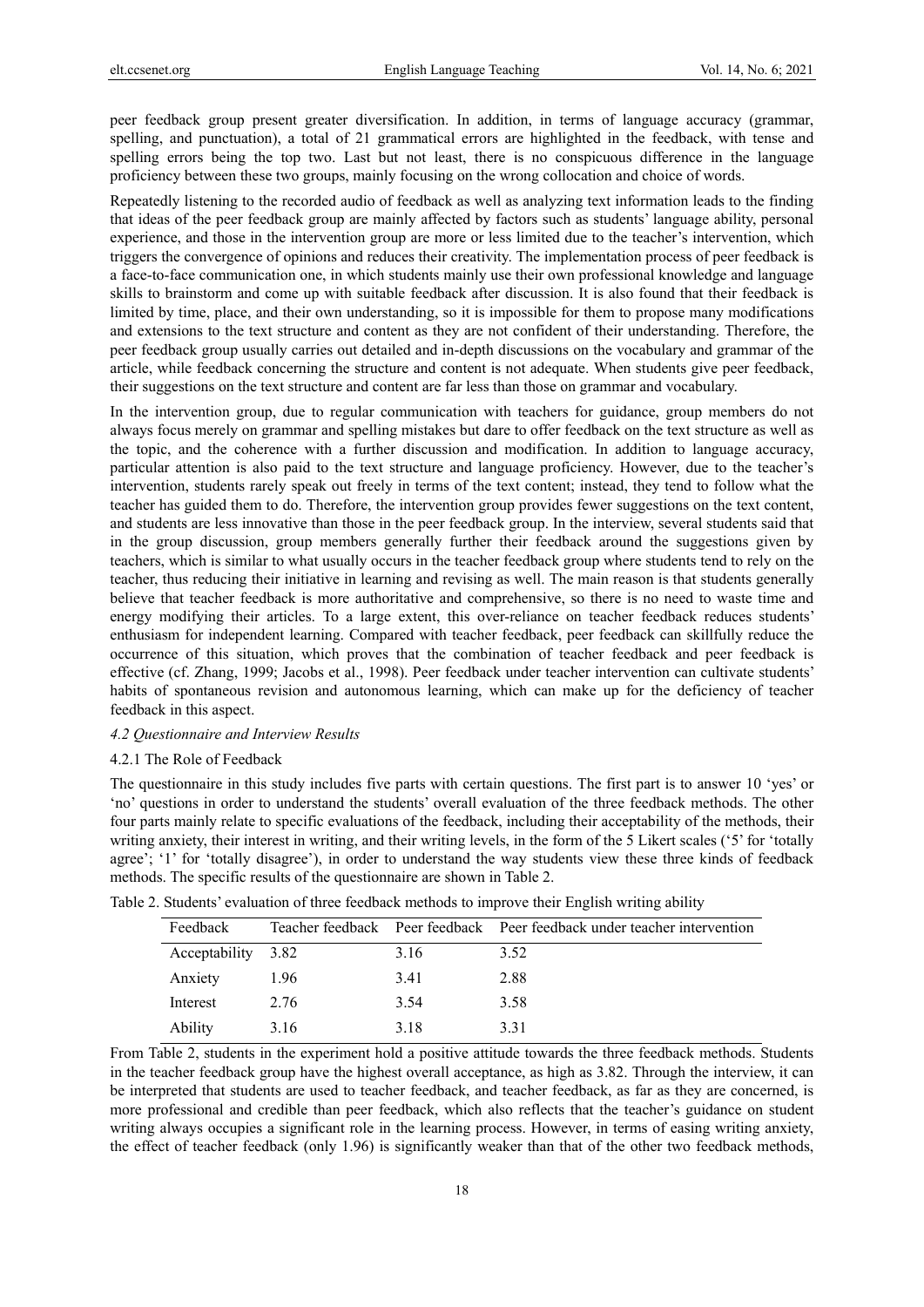indicating that students have certain worries about teacher feedback. During the interview, some students expressed their concern that the teacher's evaluations of their articles are too low, and they are even criticized to some extent. Moreover, they may be 'unable to write' when revising their articles due to their inadequate understanding of the teacher's comments. On the contrary, peer feedback (3.41) can alleviate writing anxiety with peer feedback under teacher intervention (2.88) in the middle, showing that these two feedback methods are more helpful to reduce students' psychological pressure in writing than teacher feedback, and help them better express their own opinions and understand others' feedback.

In the interview process, the results of enhancing writing interest and alleviating anxiety are similar; that is, the score of teacher feedback is lower than the other two feedback methods. In addition, in the teacher feedback group, the teacher only makes written evaluations and oral summaries for the whole group, so it is impossible to communicate with each student individually. This further indicates that peer feedback under teacher intervention, with its flexible and equal communication mode, can better exert students' independent initiative and learning enthusiasm, and enable students to participate actively in the discussion (cf. Jacobs, 1989; De Guerrero & Villamil, 1998).

As for the improvement of writing ability, there is little difference between the three feedback methods, and their scores are all higher than 3.1, which reveals students' acknowledgement of different feedback methods, as well as the necessity and importance of feedback methods for improving writing ability. In the interview, 90 students all recognize the role of feedback in writing. Only by knowing others' opinions and suggestions on their articles can they know how to modify their articles and improve their writing skills effectively. The interview records also fully show that students' interest in writing is enhanced through peer feedback and peer feedback under teacher intervention. Overall, peer feedback methods can develop students' interest and enthusiasm in mastering English writing skills.

4.2.2 Students' Evaluation of Feedback

The first 10 questions of the questionnaire are mainly used to understand students' overall recognition of three feedback methods and their opinions on which feedback methods they prefer to adopt in their future writing. Some of the results are shown in Table 3.

| <b>Statements</b>                                      |            | Teacher feedback |                | Peer feedback |                | feedback<br>Peer<br>teacher intervention |           | under |
|--------------------------------------------------------|------------|------------------|----------------|---------------|----------------|------------------------------------------|-----------|-------|
|                                                        |            | Yes              | N <sub>0</sub> | Yes           | N <sub>0</sub> | Yes                                      | No.       |       |
| I think this kind of feedback<br>works for me.         | Frequency  | 24               | 6              | 25            | 5              | 28                                       | 2         |       |
|                                                        | Percentage | 80.00%           | 20.00%         | 83.33%        | $16.67\%$      | 93.33%                                   | $6.67\%$  |       |
| I would like to continue<br>using this feedback.       | Frequency  | 16               | 14             | 21            | 9              | 24                                       | 6         |       |
|                                                        | Percentage | 53.33%           | 46.67%         | 70.00%        | 30.00%         | 80.00%                                   | 20.00%    |       |
| I would like to see this<br>feedback improved.         | Frequency  | 26               | 4              | 28            | 2              | 27                                       | 3         |       |
|                                                        | Percentage | 86.67%           | 13.33%         | 93.33%        | 6.67%          | $90.00\%$                                | $10.00\%$ |       |
| I would like to try other<br>ways of getting feedback. | Frequency  | 10               | 20             | 18            | 12             | 4                                        | 26        |       |
|                                                        | Percentage | 33.33%           | 66.67%         | 60.00%        | 40.00%         | 13.33%                                   | 86.67%    |       |

Table 3. Students' overall recognition of three feedback methods & their suggestions for improvement

According to the data, a majority of students hold a positive attitude that the three feedback methods are helpful to improve their writing ability. There are, nevertheless, some negative comments from the interview, that several students do not understand peer feedback and how to improve their articles in the second draft. One student who participated in the peer feedback said that he could not reach the same opinion as other group members in the group discussion and was skeptical of peer feedback. Regarding whether to continue using the feedback method, the number of students in the intervention group who hold positive and negative attitudes is about the same, which indicates that the students have an indubitable trust and indisputable dependence on teacher feedback, but they also have both skeptical and curious attitude towards the new feedback method. This ambivalence is a typical feature of Chinese students and a typical reflection of the influence of the traditional education model (Cortazzi & Jim, 1996). Students tend to believe in teachers' ability and experience in giving feedback and have long been convinced of the accuracy and authority of teacher feedback (Ysui & Ng, 2000). On the contrary, students lack confidence in their own and their peers' language proficiency, and their passive learning attitude also makes them fear difficulties in new feedback methods. This situation fully explains the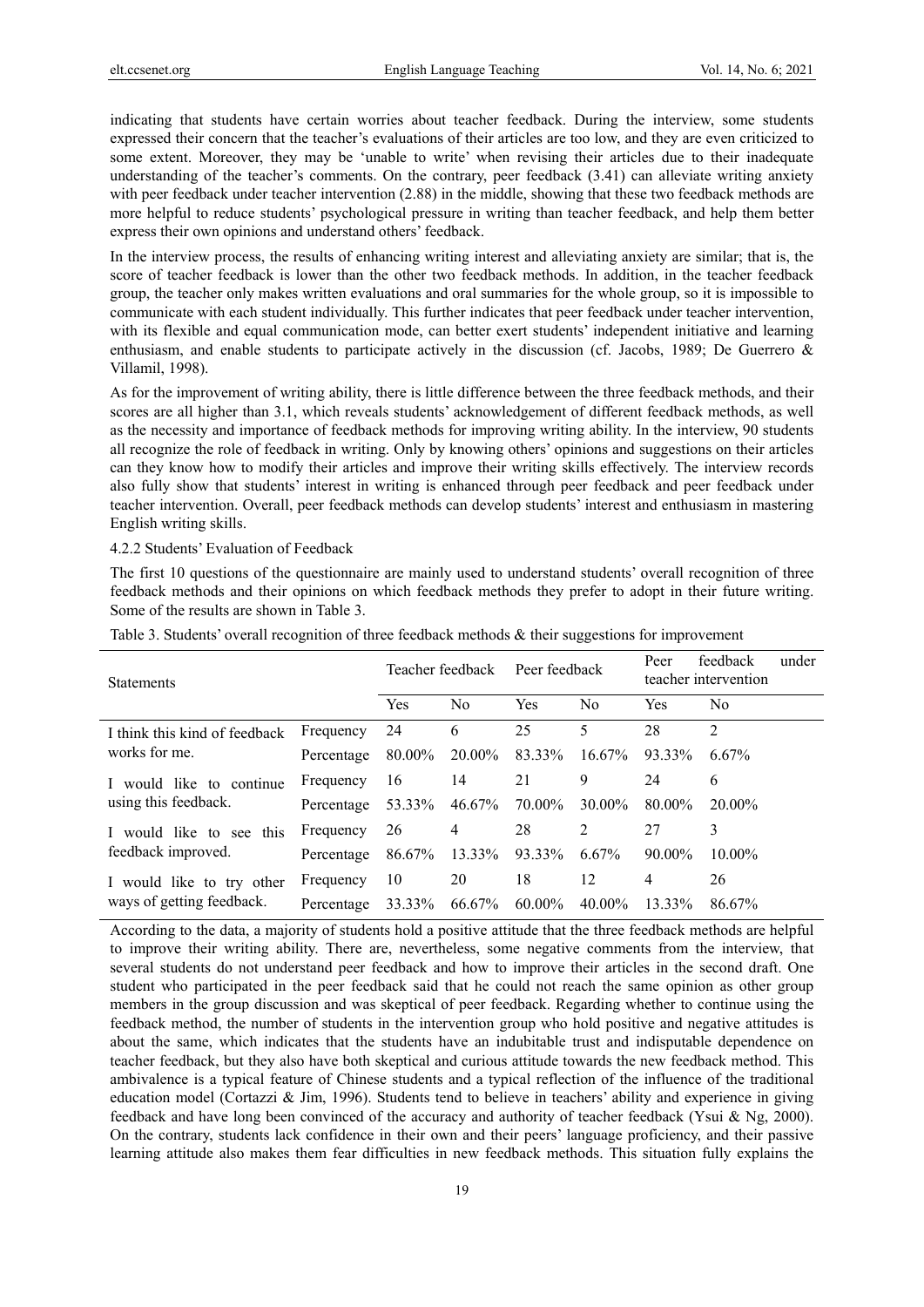importance of peer feedback training as well as the necessity of teachers' guidance and instruction before the implementation of a new feedback method. After students are familiar with the feedback process and relevant skills, their fear will be greatly reduced in a way. Similar to what is shown in the peer feedback group, more than half of the students the intervention group agree to continue using the feedback method and most students hope to improve the method, indicating their willingness to see the feedback methods developed as there still exist some limitations.

Students tend to use different feedback methods. Most students hope to use other feedback methods on the basis of using the original feedback method, which is confirmed by the peer feedback group. This set of data fully reflects students' demands for different ways of giving feedback. During the interview, students in both the teacher feedback group and the peer feedback group express their willingness to flexibly use different feedback methods. On the one hand, they hope to get explicit evaluations from the teacher; on the other hand, equal communication among peers can not only enable them to enjoy a more relaxing and free space for creation but also enrich the content of writing and improve the quality of language. Furthermore, the intervention group has the above two advantages, and students have the highest overall evaluation and satisfaction of this feedback method. It can be seen that the flexible and comprehensive application of peer feedback under teacher intervention can highlight the advantages of each feedback method, and enable students to maintain a more enthusiastic learning attitude towards the improvement of their writing skills, so as to enhance the effectiveness of feedback.

## 4.2.3 Further Discussions on Interview Results

In order to ensure the validity of the test results, questions are designed in strict accordance with the requirements of the writing of IELTS according to the emphasis of the writing training during the experiment. The format of the essay is argumentative, the difficulty of the topic is the same, and the time limit is 40 minutes. The scores of the pre-test and the post-test are shown in Table 4 according to different items respectively. The study conducts interviews with students based on their previous and subsequent achievements.

| Items                | Teacher feedback |           |       | Peer feedback |                    |       | Peer feedback under teacher<br>intervention |           |       |
|----------------------|------------------|-----------|-------|---------------|--------------------|-------|---------------------------------------------|-----------|-------|
|                      | Pre-test         | Post-test | Gap   |               | Pre-test Post-test | Gap   | Pre-test                                    | Post-test | Gap   |
| Text content         | 20.112           | 21.222    | 1.110 | 20.113        | 21.503             | 1.390 | 20.109                                      | 21.518    | 1.409 |
| Text structure       | 20.205           | 22.211    | 2.006 | 20.207        | 21.434             | 1.227 | 20.211                                      | 21.887    | 1.676 |
| Language accuracy    | 18.522           | 18.989    | 0.467 | 18.525        | 19.872             | 1.347 | 18.519                                      | 19.968    | 1.449 |
| Language proficiency | 19.425           | 20.503    | 1.078 | 19.416        | 20.503             | 1.087 | 19.423                                      | 20.514    | 1.091 |
| Total                | 78.264           | 82.925    | 4.661 | 78.261        | 83.312             | 5.051 | 78.262                                      | 83.887    | 5.625 |

Table 4. Comparison of pre-test and post-test results (25 points for the full mark of each item)

Based on the overall results of students on different feedback methods, the writing level of the three groups has improved to a certain extent after the combination of writing feedback and writing training, which suggests that all three feedback methods can effectively improve students' writing skills and language abilities. But from the perspective of different items, each feedback method has different effects on the level of students' writing. In the teacher feedback group, students' improvement in the text structure is conspicuous, while in the peer feedback group, students make significant progress in terms of the text content and language accuracy, which reveals that students do not pay enough attention to basic language errors with regard to teacher feedback (cf. Truscott, 1996), while students will focus on spelling, grammar, and collocation in terms of peer feedback. Also, peer feedback can lead students to think about the text context. In the intervention group, the text structure, text content, language accuracy, and language proficiency have been obviously improved. Such a relatively balanced improvement proves the importance of combining different feedback methods, as different feedback methods have certain effects on different aspects of students' writing.

In order to compare the influence of three feedback methods on different parts of students' writing, the researcher conducts a one-way variance test on the post-test scores, and there is no significant difference between the three feedback methods in terms of total scores, indicating that the three feedback methods have similar effects on the improvement of students' writing skills, and the intervention group is slightly higher than the other two groups. However, in the comparison by classification, the influence of the three feedback methods on different aspects of students' writing is noticeably different. A cursory observation of data leads to the finding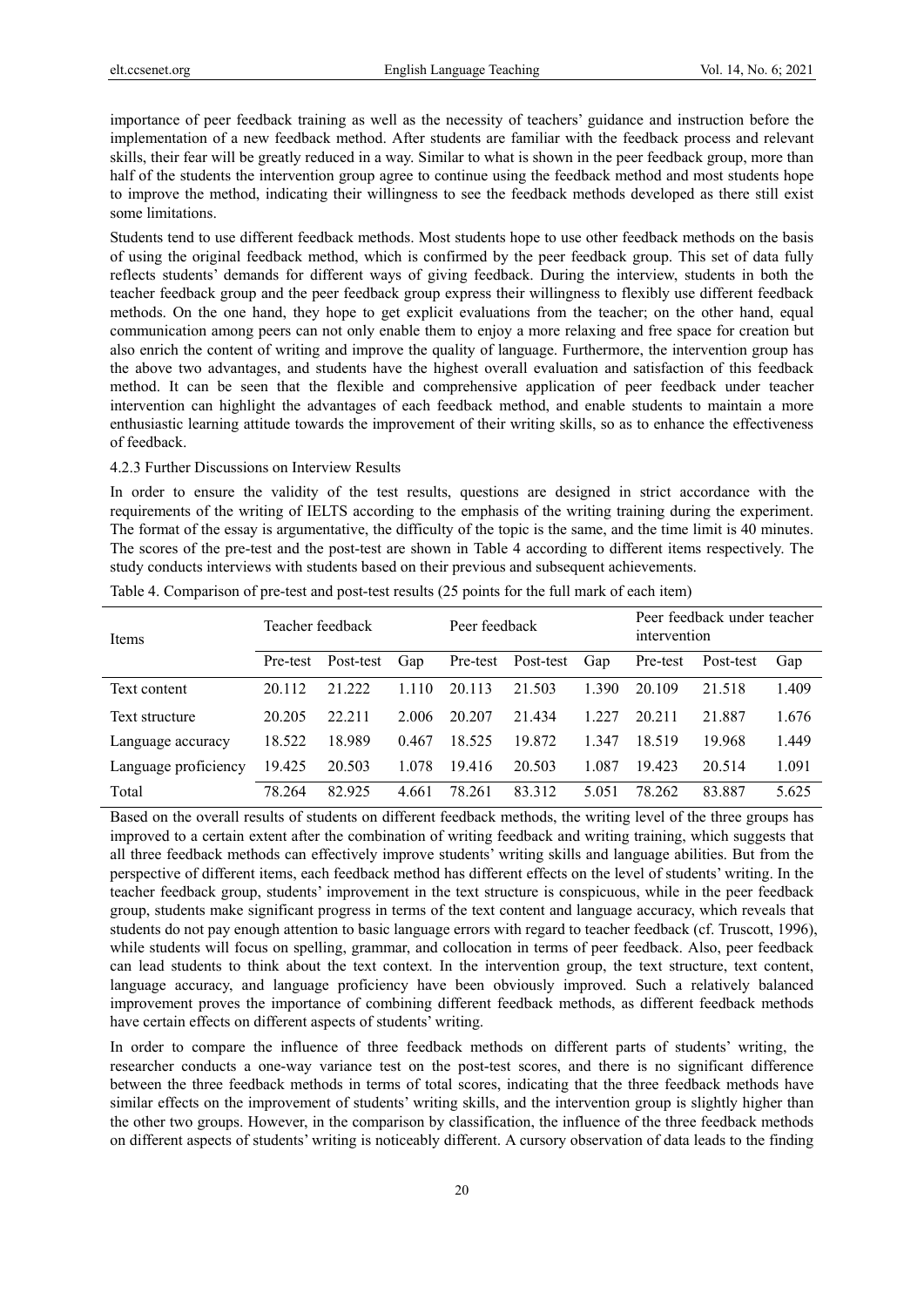that in terms of the text content, the gap of the peer feedback group (1.409) is similar to that of the intervention group  $(1.390)$ , while the gap of the teacher feedback group  $(1.110)$  is observably different from that of the other two feedback methods, suggesting that peer feedback has a great advantage in expanding and enriching the text content. It is proved from the interview that communication between peers can change the tension of giving feedback and play a critical role in the diversification of the text content. As for the text structure, the gap of the intervention group (1.676) is between that of the peer feedback group (1.227) and that of the teacher feedback group (2.006). It can be seen by comparing the data that teachers play an irreplaceable role in improving students' ability of the text structure. When it comes to language accuracy, the teacher feedback group shows no obvious improvement (0.467), while the peer feedback group and the intervention group present significant changes with similar trends. This is because small language units are easier for students to master than the text structure, proving that peer feedback can lead students to place emphasis on their basic language ability. As regards language proficiency, there is also no conspicuous difference in the three feedback methods, at 1.078, 1.087, and 1.091 respectively. A final comparison of the average scores reveals that the effect of teacher feedback on improving students' language proficiency is slightly less obvious than that of the other two feedback methods.

Results of the interview further support and interpret the statistics. First, objective and accurate macro-analysis provided by the teacher has a better guiding effect on the text structure of students' writing, and teachers' comments are more convincing to students than peer feedback. Additionally, peer feedback, based on its flexible and relaxing way of discussion, functions better than those from teacher feedback in the text content and language accuracy, and can also reduce writing anxiety and enhance writing interest. Last, with the intervention of teachers, peer feedback allows students to not only gain authoritative guidance from teachers but also have communication with peers without barriers, which also plays a positive role in enriching the content and modifying the language.

While students in the interview mention they do acquire more skills and methods in the intervention group, many students figure out that in practice, they have invested more time and energy in the training stage so that in the process of giving feedback, they have to grasp writing knowledge and use the corresponding skills to provide feedback for their peers. Most of them think that they mainly master the writing skills and techniques in the training stage, which is beyond the expectation that students should have made significant progress when giving and receiving feedback. Further research can be conducted to shed light on the influence of peer feedback and teacher intervention on students' learning psychology and cognitive ability on English writing teaching.

#### **5. Implications and Conclusions**

It is not only the focus of second language acquisition research but also one of the significant tasks for English teachers to improve the quality of English writing teaching. However, not only does it take teachers a lot of time and energy to correct students' articles, but what students learn is also very limited, because teacher feedback places students in a relatively passive state of acceptance. Given the authority of teacher feedback and the interactivity of peer feedback, this research adopts peer feedback training, that is, peer feedback under teacher intervention. This method is just as helpful to students as the way of relying entirely on teacher feedback, and peer feedback can also be carried out to replace part of teacher feedback. Therefore, peer feedback under teacher intervention can not only reduce teachers' burden but also improve students' writing initiative.

In the experiment, it is found that teacher feedback has a significant effect on enhancing students' writing awareness of the layout of the text, while peer feedback has a positive influence on expanding the content of the article and improving basic language skills as well as alleviating writing anxiety and improving writing interest, etc. Peer feedback under teacher intervention combines some characteristics of teacher feedback and peer feedback, which is more balanced on the whole and more effective in improving students' writing ability. While the steps, requirements, and methods of feedback are different, and students' familiarity with and acceptance of these methods varies as well, all of them can improve students' writing ability and language skills to a certain degree based on the present study. Only teacher feedback cannot guarantee that students can effectively improve all aspects of the article because of their difficulties in understanding and accepting teachers' opinions. Therefore, in writing teaching, full consideration should be given to the differences in students' cognitive ability and language skills, and the flexible application of various feedback methods targeted at different students.

The present study does show that peer feedback training, i.e. the combination of peer feedback and teacher feedback, is feasible and effective. Teachers should not only act as formidable authority graders and supervisors, but also as instructors, participants, organizers, coordinators, and readers who can communicate with students. During the implementation of teacher feedback, teachers should establish a friendly and equal cooperative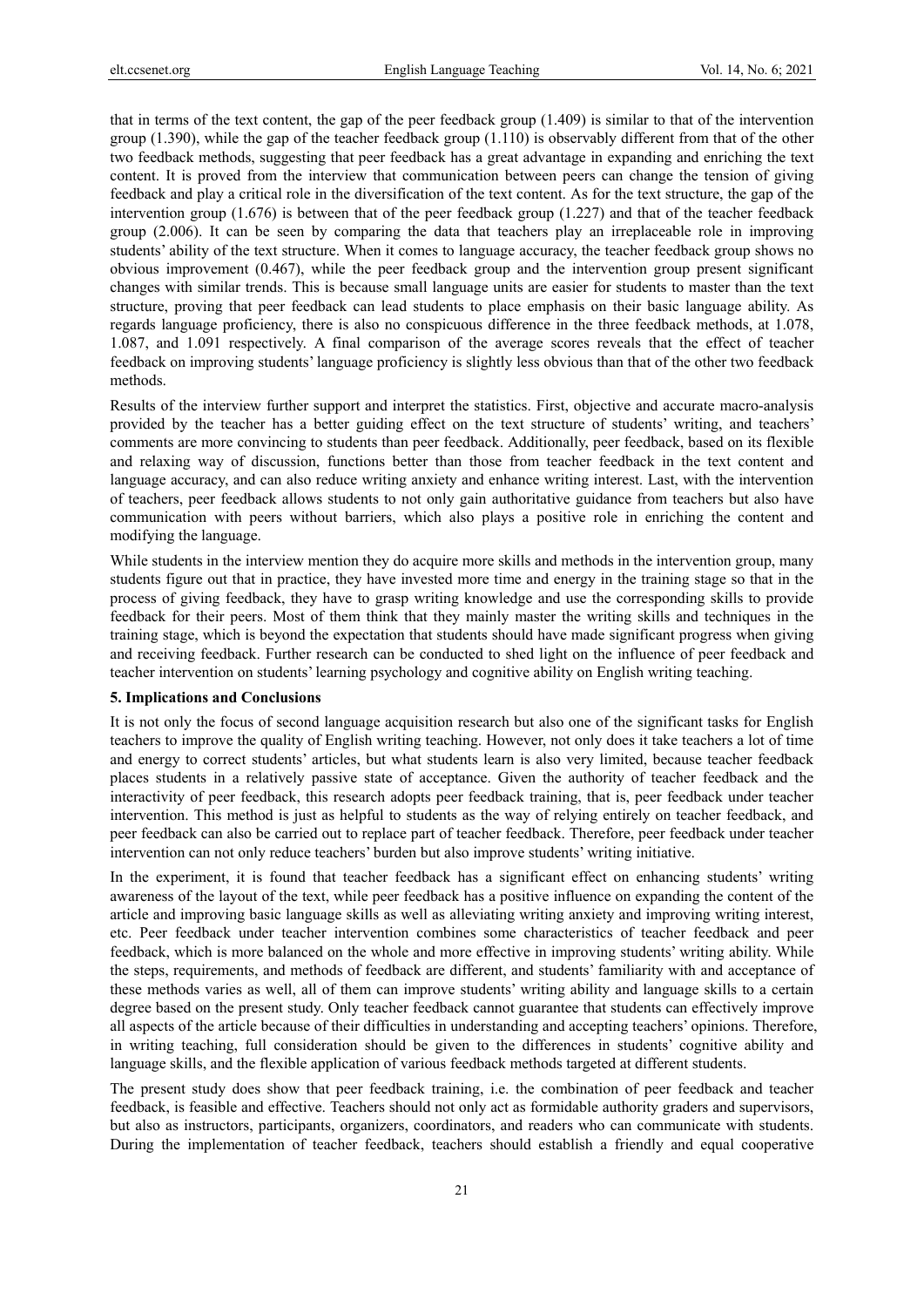relationship with students, and express the abstruse and general evaluation suggestions in a simpler and more specific way to ensure that students can understand and accept the feedback. As for peer feedback, through reasonable grouping and system training such as flexible, real-time monitoring, the teacher can guide students to participate actively in group discussions, attach importance to developing students' consciousness of readers, cooperation spirit, and creative ability, and solve various contradictions and conflicts in the process of feedback in time, so as to ensure that feedback can be orderly and efficiently implemented. Only by combining them flexibly and properly in writing teaching can their functions be fully realized, and the objectivity and rationality of writing evaluation. In the questionnaire and interview, most of the students express their willingness to use different feedback methods for writing evaluation, which proves the necessity of organically combining teacher feedback and peer feedback. Future research is suggested to further explore the combination of teacher feedback and peer feedback in different ways, such as peer feedback prior to teachers' feedback, to compare roles of different methods as well as different orders in the combination of feedback.

## **Acknowledgments**

Sincere gratitude undoubtedly goes to my teaching assistant, Yi Chen, who assists in conducting this research with his contributions to the research design, interview arrangement, audio recording, and data analysis.

#### **References**

- Berg, E. C. (1999). The effects of trained peer response on ESL students' revision types and writing quality. *Journal of second language writing, 8*(3), 215-241. https://doi.org/10.1016/S1060-3743(99)80115-5
- Brannon, L., & Knoblauch, C. H. (1982). On students' rights to their own texts: A model of teacher response. *College composition and communication, 33*(2), 157-166. https://doi.org/10.2307/357623
- Carson, J. G., & Nelson, G. L. (1996). Chinese students' perceptions of ESL peer response group interaction. *Journal of second language writing, 5*(1), 1-19. https://doi.org/10.1016/S1060-3743(96)90012-0
- Chaudron, C. (1987). Analysis of Products and Instructional Approaches in Writing: Two Articles on the State of the Art: Introduction. *Tesol Quarterly, 21*(4), 673-675. https://doi.org/10.1002/j.1545-7249.1987.tb00947.x
- Cho, K., & Schunn, C. (2003). Validity and Reliability of Peer Assessments with a Missing Data Estimation Technique. In D. Lassner & C. McNaught (Eds.), *Proceedings of ED-MEDIA 2003--World Conference on Educational Multimedia, Hypermedia & Telecommunications* (pp. 1511-1514). Honolulu, Hawaii, USA: Association for the Advancement of Computing in Education (AACE).
- Connor, U., & Asenavage, K. (1994). Peer response groups in ESL writing classes: How much impact on revision? *Journal of second language writing, 3*(3), 257-276. https://doi.org/10.1016/1060-3743(94)90019-1
- Cortazzi, M., & Jin, L. (1996). Cultures of Learning: Language Classrooms in China. In H. Coleman (Ed.), *Society and the Language Classroom* (pp. 169-206). Cambridge, England: Cambridge University Press.
- De Guerrero, M. C., & Villamil, O. S. (2000). Activating the ZPD: Mutual scaffolding in L2 peer revision. *The Modern Language Journal, 84*(1), 51-68. https://doi.org/10.1111/0026-7902.00052
- Dheram, P. K. (1995). Feedback as a two-bullock cart: A case study of teaching writing. *ELT Journal, 49*(2), 160-168. https://doi.org/10.1093/elt/49.2.160
- Enginarlar, H. (1993). Student response to teacher feedback in EFL writing. *System, 21*(2), 193-204. https://doi.org/10.1016/0346-251X(93)90041-E
- Ferris, D. R. (1995). Student reactions to teacher response in multiple‐draft composition classrooms. *TESOL quarterly, 29*(1), 33-53. https://doi.org/10.2307/3587804
- Ferris, D. R., Pezone, S., Tade, C. R., & Tinti, S. (1997). Teacher commentary on student writing: Descriptions & implications. *Journal of second language writing, 6*(2), 155-182. https://doi.org/10.1016/S1060-3743(97)90032-1
- Graves, D. H. (1978). *Balance the Basics: Let Them Write*. New York: Ford Fountain.
- Hedgcock, J., & Lefkowitz, N. (1992). Collaborative oral/aural revision in foreign language writing instruction. *Journal of second language writing, 1*(3), 255-276. https://doi.org/10.1016/1060-3743(92)90006-B
- Hyland, K. (1990). Providing productive feedback. *ELT Journal, 44*(4), 279-285. https://doi.org/10.1093/elt/44.4.279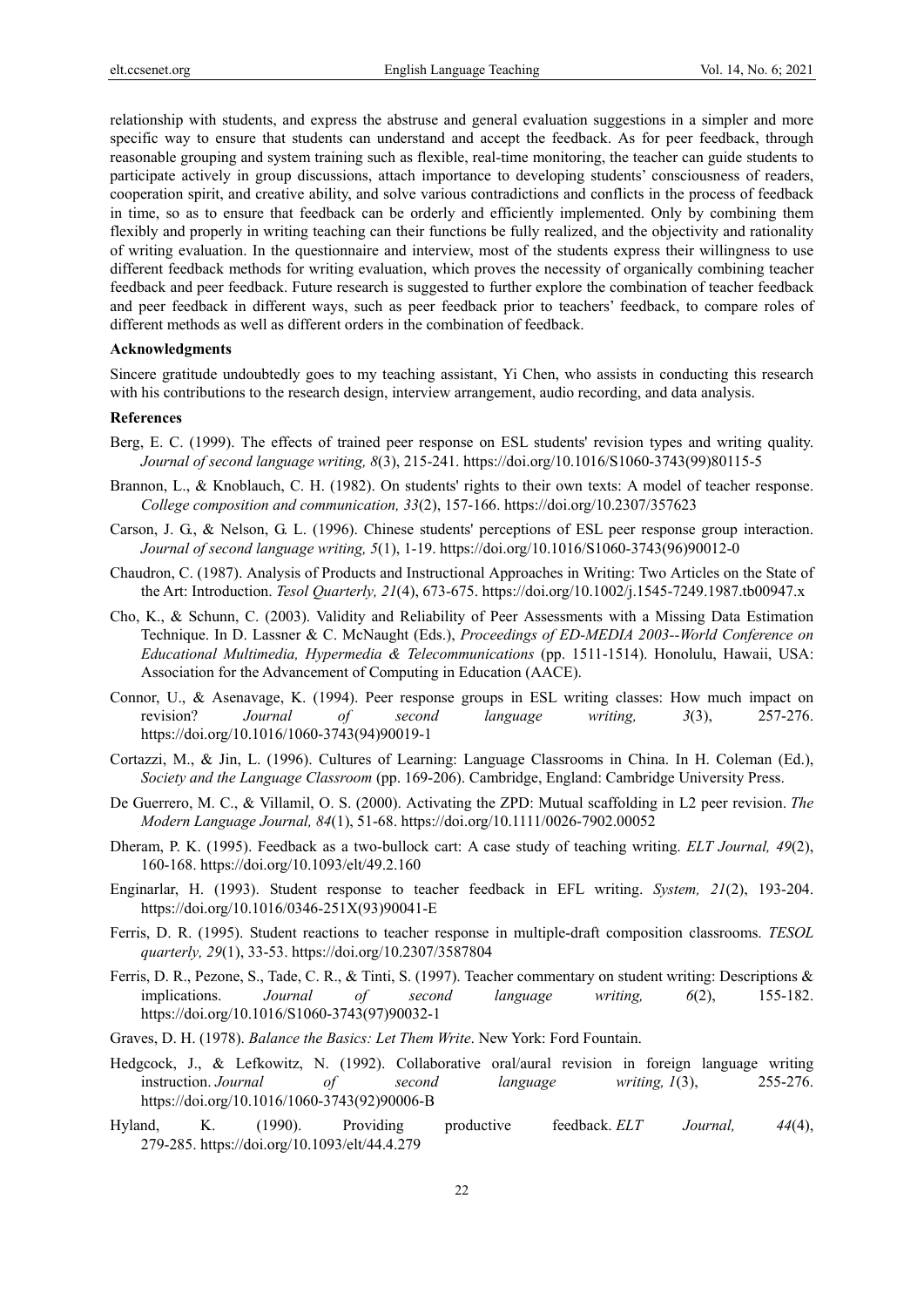- Hyland, F. (1998). The impact of teacher written feedback on individual writers. *Journal of second language writing, 7*(3), 255-286. https://doi.org/10.1016/S1060-3743(98)90017-0
- Hyland, F. (2000). ESL writers and feedback: Giving more autonomy to students. *Language teaching research, 4*(1), 33-54. https://doi.org/10.1177/136216880000400103
- Jacobs, G. M. (1989). Miscorrection in peer feedback in writing class. *RELC Journal, 20*(1), 68-76. https://doi.org/10.1177/003368828902000105
- Jacobs, G. M., Curtis, A., Braine, G., & Huang, S. Y. (1998). Feedback on student writing: Taking the middle path. *Journal of second language writing, 7*(3), 307-317. https://doi.org/10.1016/S1060-3743(98)90019-4
- Keh, C. L. (1990). Feedback in the writing process: A model and methods for implementation. *ELT Journal, 44*(4), 294-304. https://doi.org/10.1093/elt/44.4.294
- Kepner, C. G. (1991). An experiment in the relationship of types of written feedback to the development of second-language writing skills. *The modern language journal, 75*(3), 305-313. https://doi.org/10.2307/328724
- Kroll, B. M., & Vann, R. J. (1981). *Exploring Speaking-Writing Relationships: Connections and Contrasts*. Urbana, IL: National Council of Teachers of English.
- Lam, R. (2010). A peer review training workshop: Coaching students to give and evaluate peer feedback. *TESL Canada Journal, 27*(2), 114. https://doi.org/10.18806/tesl.v27i2.1052
- Lee, I. (1998). Supporting greater autonomy in language learning. *ELT Journal, 52*(4), 282-290. https://doi.org/10.1093/elt/52.4.282
- Liu, J., & Hansen, J. G. (2002). *Peer Response in Second Language Writing Classroom*. Ann Arbor: University of Michigan Press. https://doi.org/10.3998/mpub.8952
- Loretto, A., DeMartino, S., & Godley, A. (2016). Secondary students' perceptions of peer review of writing. *Research in the Teaching of English*, 134-161. Retrieved from https://www.jstor.org/stable/24889912
- Mangelsdorf, K. (1992). Peer reviews in the ESL composition classroom: What do the students think? *ELT journal, 46*(3), 274-284. https://doi.org/10.1093/elt/46.3.274
- Mendonca, C. O., & Johnson, K. E. (1994). Peer review negotiations: Revision activities in ESL writing instruction. *TESOL quarterly, 28*(4), 745-769. https://doi.org/10.2307/3587558
- Min, H. T. (2005). Training students to become successful peer reviewers. *System, 33*(2), 293-308. https://doi.org/10.1016/j.system.2004.11.003
- Min, H. T. (2006). The effects of trained peer review on EFL students' revision types and writing quality. *Journal of second language writing, 15*(2), 118-141. https://doi.org/10.1016/j.jslw.2006.01.003
- Min, H. T. (2008). Reviewer stances and writer perceptions in EFL peer review training. *English for specific purposes, 27*(3), 285-305. https://doi.org/10.1016/j.esp.2008.02.002
- Nelson, G. L., & Murphy, J. M. (1993). Peer response groups: Do L2 writers use peer comments in revising their drafts? *TESOL quarterly, 27*(1), 135-141. https://doi.org/10.2307/3586965
- Paulus, T. M. (1999). The effect of peer and teacher feedback on student writing. *Journal of second language writing, 8*(3), 265-289. https://doi.org/10.1016/S1060-3743(99)80117-9
- Radecki, P. M., & Swales, J. M. (1988). ESL student reaction to written comments on their written work. *System, 16*(3), 355-365. https://doi.org/10.1016/0346-251X(88)90078-4
- Rahimi, M. (2013). Is training student reviewers worth its while? A study of how training influences the quality of students' feedback and writing. *Language teaching research, 17*(1), 67-89. https://doi.org/10.1177/1362168812459151
- Raimes, A. (1987). Language proficiency, writing ability, and composing strategies: A study of ESL college student writers. *Language learning, 37*(3), 439-468. https://doi.org/10.1111/j.1467-1770.1987.tb00579.x
- Saito, H., & Fujita, T. (2004). Characteristics and user acceptance of peer rating in EFL writing classrooms. *Language Teaching Research, 8*(1), 31-54. https://doi.org/10.1191/1362168804lr133oa